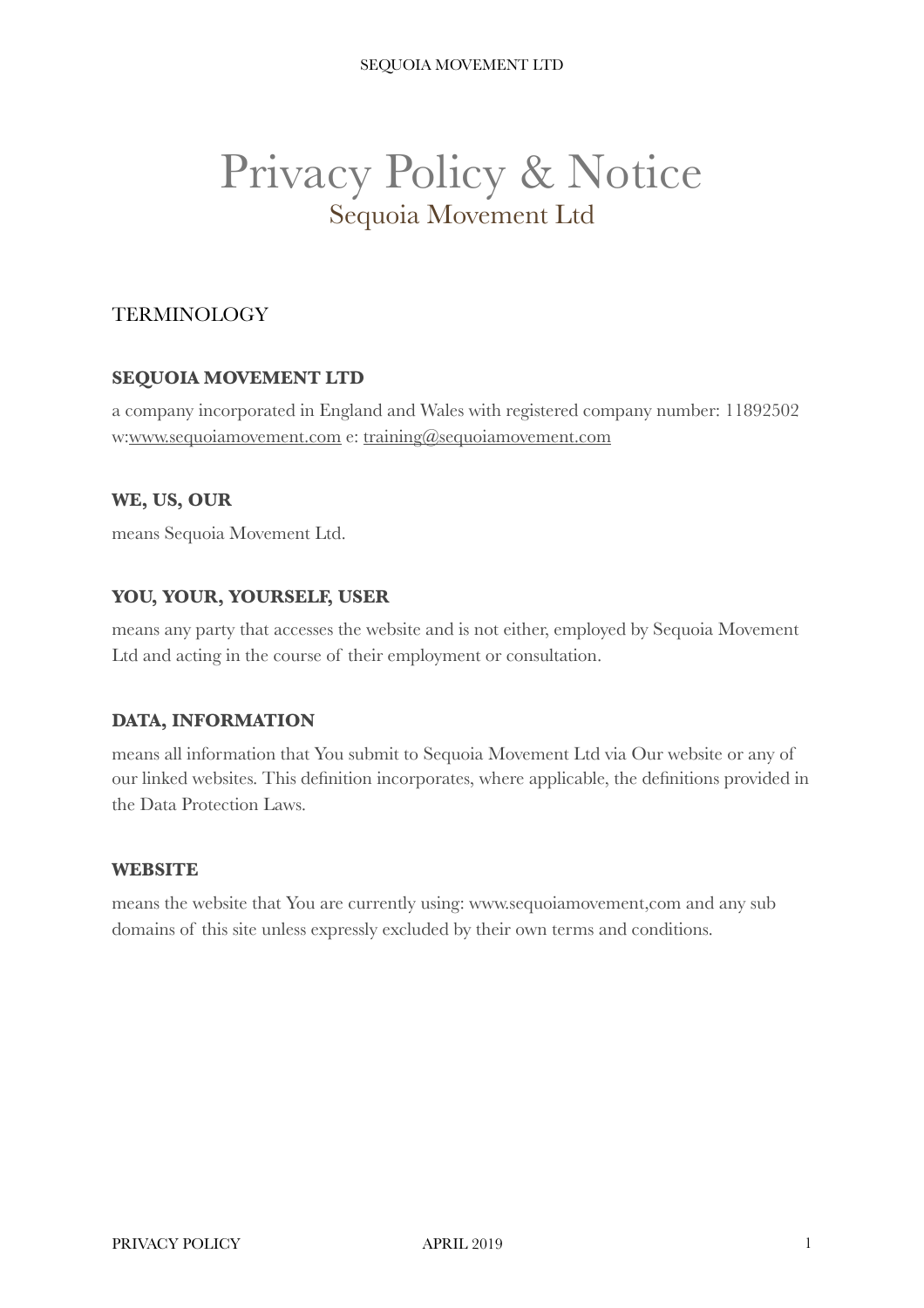## SEQUOIA MOVEMENT LTD 1.0 PRIVACY POLICY OVERVIEW

1.1 This policy applies between You, the User of this website and Sequoia Movement Ltd, the owner and provider of this website and business. Sequoia Movement Ltd takes the privacy of Your information very seriously. This privacy policy applies to our use of any and all Data collected by us or provided by You in relation to Your use of the website.

1.2 This policy applies only to Sequoia Movement Ltd and its Users with respect to this website. It does not extend to any websites that can be accessed from this website including, but not limited to, any links we may provide to social media websites.

1.3 Please remember that when You use a link to go from our websites to another website, our Privacy Policy is no longer in effect. Your browsing and interaction on any other website, including websites which have a link on our website, is subject to that website's own rules and policies. Please read over those rules and policies before proceeding.

1.4 Please ensure You read and understand all terms and conditions prior to attending any session with Sequoia Movement Ltd in addition to our Terms and Conditions which can be found under our Terms and Conditions section of our website.

1.5 Our terms and conditions will be updated periodically, so please keep up to date with any changes.

1.6 Sequoia Movement is committed to protecting Your privacy and any personal information we collect. We recognise that individuals have the right to control how their personal information is collected and used. Unless consent is provided to do so otherwise, Sequoia Movement will only collect and use personal information as set out below.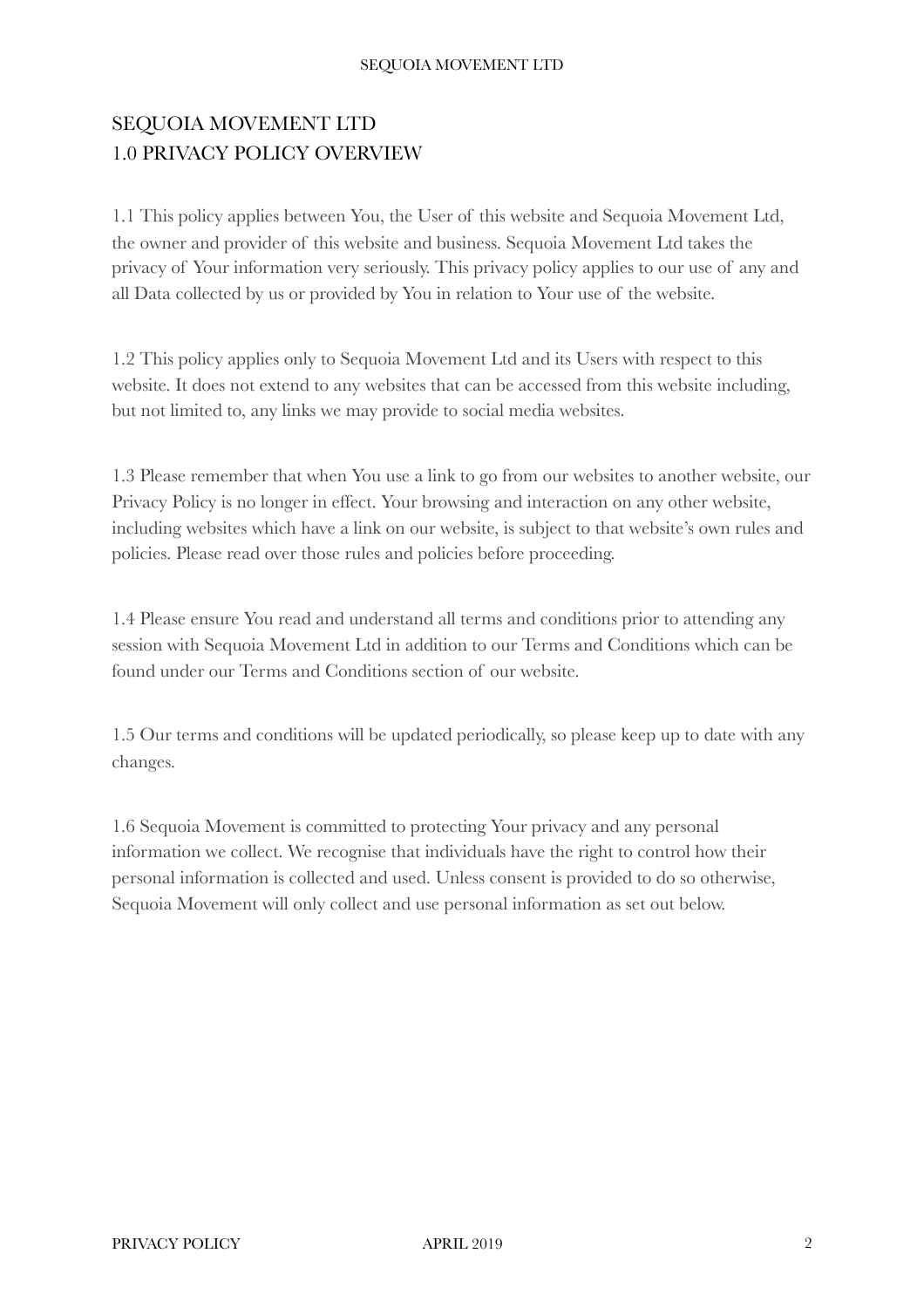## 2.0 THE TYPE OF INFORMATION WE COLLECT

2.1 The type of personal information we will collect and hold from You includes.

2.2 Your Name, Email addresses / Telephone numbers / Contact details / Address and demographic information / Date of Birth / Gender / Profession / Medical History / Pre-Activity Readiness Questionnaire / Emergency contact details / preferred communication methods / payment details / occupation and employer.

2.4 Although extensive this list is not limited to only these items. We also hold details created at the time of membership - such as memberships numbers and usage of the facilities.

#### 3.0 WE COLLECT DATA / INFORMATION IN THE FOLLOWING MANNER:

- Data is given to us by You.
- Data is received from other sources; and
- Data is collected automatically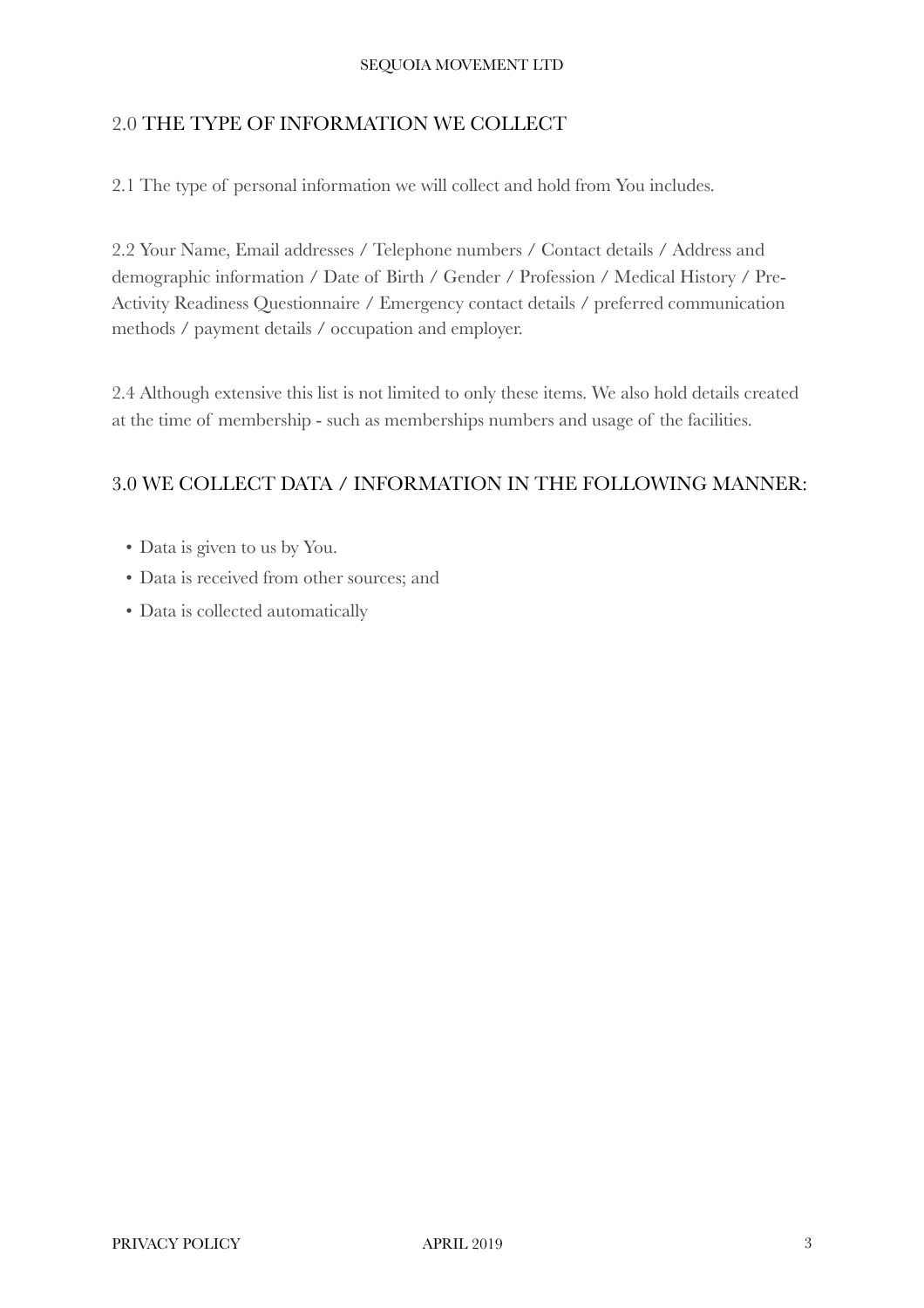#### 4.0 HOW IS DATA / INFORMATION PROVIDED TO US

4.1 When signing up, setting up an account or making payments with Sequoia Movement. By participating within Our business and using Our services You provide Your consent for Us to process Your personal data in accordance with this privacy policy.

4.2 When You contact us through the website, by telephone, post, email, or through any other means.

4.3 When You complete surveys that we use for research purposes - please not You are not obliged to respond to any request for information via survey.

4.4 When You enter a competition or promotion through a social media channel.

4.5 When You elect to receive marketing communications from Us.

#### 5.0 DATA RECEIVED FROM THIRD PARTIES

5.1 Sequoia Movement Ltd will receive Data about You from the following third parties: MindBody / Facebook / Instagram / Wix / Linked-in

## 6.0 DATA AUTOMATICALLY COLLECTED

6.1 When You visit the websites listed below, You will provide us with two types of information: personal information You knowingly choose to disclose that is collected on an individual basis and websites use information collected on an aggregate basis as You and others browse the websites.

[www.sequoiamovement.com](http://www.sequoiamovement.com) [www.mindbody.com](http://www.mindbody.com)

6.2 We automatically collect some information about Your visit to Our website. This information helps us to make improvements to our website content and navigation. Information collected includes IP address, date, times and frequency and the way You use and interact with the site.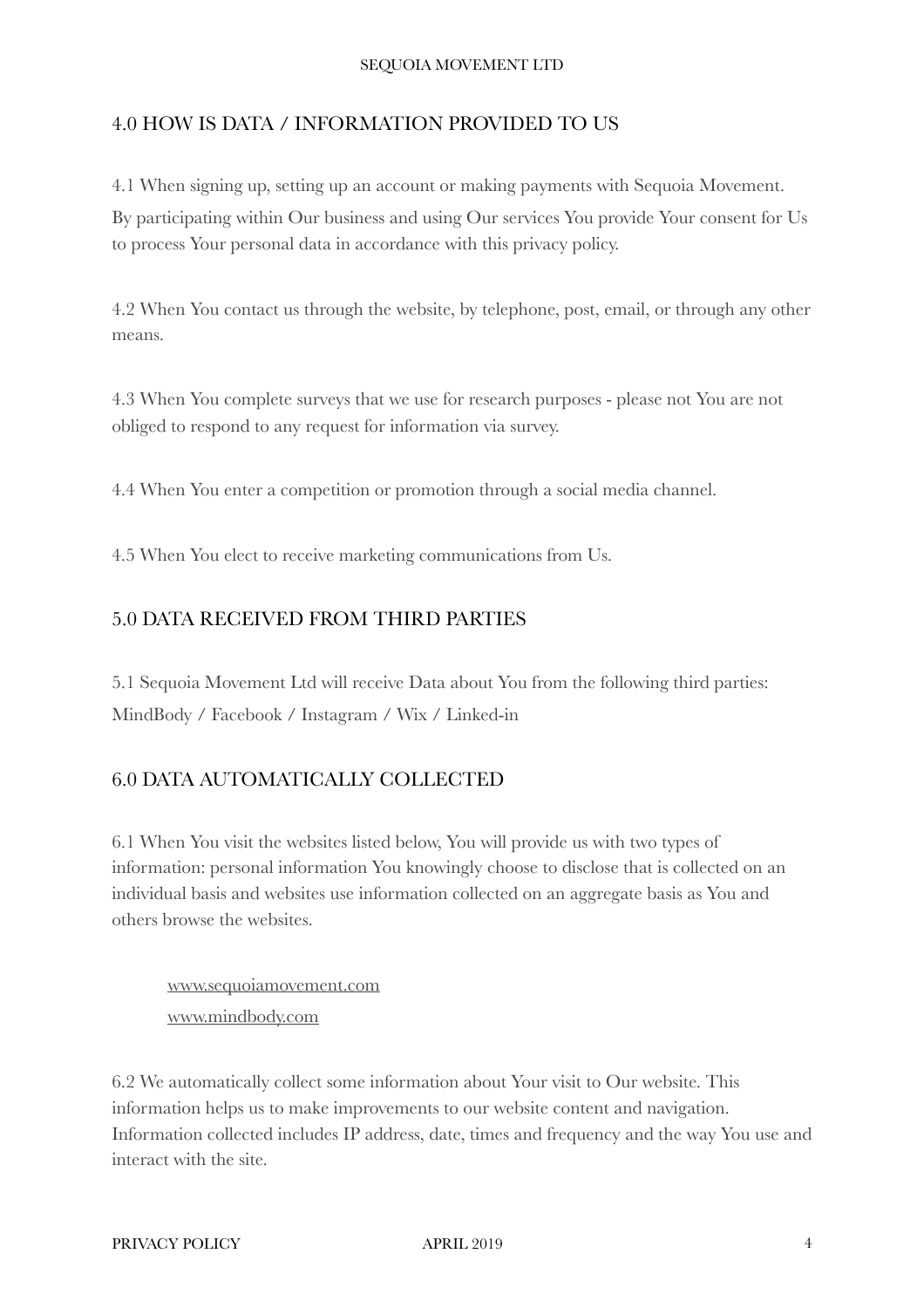#### 7.0 IP ADDRESSES

7.1 IP addresses are used by Your computer every time You are connected to the Internet.

Your IP address is a number that is used by computers on the network to identify Your computer.IP addresses are automatically collected by our web server as part of demographic and profile data known as traffic data so that data (Such as the Web pages You request) can be sent to You.

#### 8.0 HOW YOUR DATA MAY BE USED

8.1 Internal Record Keeping

8.2 Marketing and improvement of our products / services. Transmission by email, telephone, fax, social media or mail of marketing materials that may be of interest to You.

8.3 When booking a class / course / session or service from Sequoia Movement You will be required to give 'Informed Consent' for us to process Your data for purposes of marketing.

8.4 Please note You can 'Opt Out' or 'Unsubscribe' at any point of receiving our marketing emails. A soft opt-in is assumed when You have previously engaged with Us (for example, You contact Us to ask Us for more information), Under this "Soft opt-in" we will take Your consent as given unless You opt-out.

8.5 Health and Safety - Information relating to Your readiness for physical exercise in order for us to safely advise You about fitness training such as any health issues, Your well-being, Your medical history, Your medications, whether You smoke or are pregnant and other health related information.

8.6 We will obtain Your consent when it is necessary to collect Sensitive Information. Whilst we do not generally collect Sensitive Information unless it is volunteered by You, We do specifically collect health data to the extent that it is required to assess Your readiness for fitness training. If You do not provide Us with this information, You will not be able to participate in any Sequoia run activity. If We believe that You have any health issues or if Your Pre-Exercise Questionnaire is not fully complete, We may require You to obtain a medical certificate before We consider Your participation in our classes / sessions.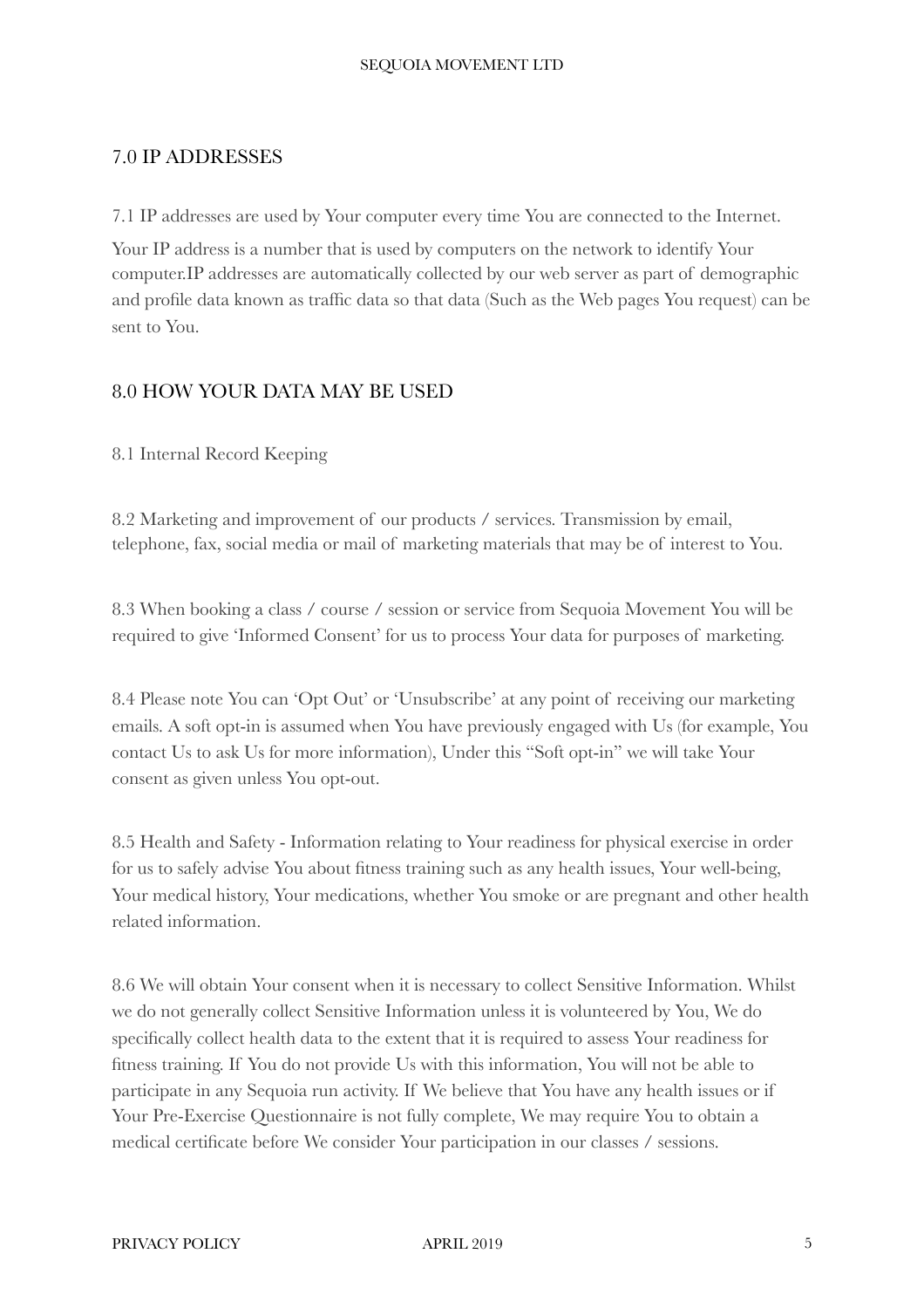Relevant authorities - To facilitate the detection of crime or the collection of taxes or duties.

#### 9.0 CCTV

9.1 We use CCTV within facility for health and security reasons. If You have any queries in relation to the use of our CCTV, please contact Us.

## 10.0 HOW LONG IS DATA STORED FOR

10.1 Unless a longer retention period is required or permitted by law, we will hold Your Data on our systems for the period necessary to fulfil purposes outlines in this privacy policy or until You request that the Data be deleted.

10.2 Even if we delete Your Data, it may persist on backup or archival media for legal, tax or regulatory purposes.

10.3 All members of the Sequoia team have agreed via their contracts to uphold our data protection standards, and will only access Your information on a 'need to know' basis. Personally identifiable information or business information will not be shared with parties except as required by law.

#### 11.0 SOCIAL MEDIA

11.1 We may also collect and use Personal Information You provide when interacting with Us via Social Media, when You enter competitions, or when You participate in promotions or events. This information will be collected by Us directly, or by a third party on Our behalf, and may include Your photos, comments and experiences You have shared with Us.

11.2 Please note that information posted on Social Media is in a public forum and accessible by the general public. Sequoia Movement Ltd is not responsible for content shared in a public forum.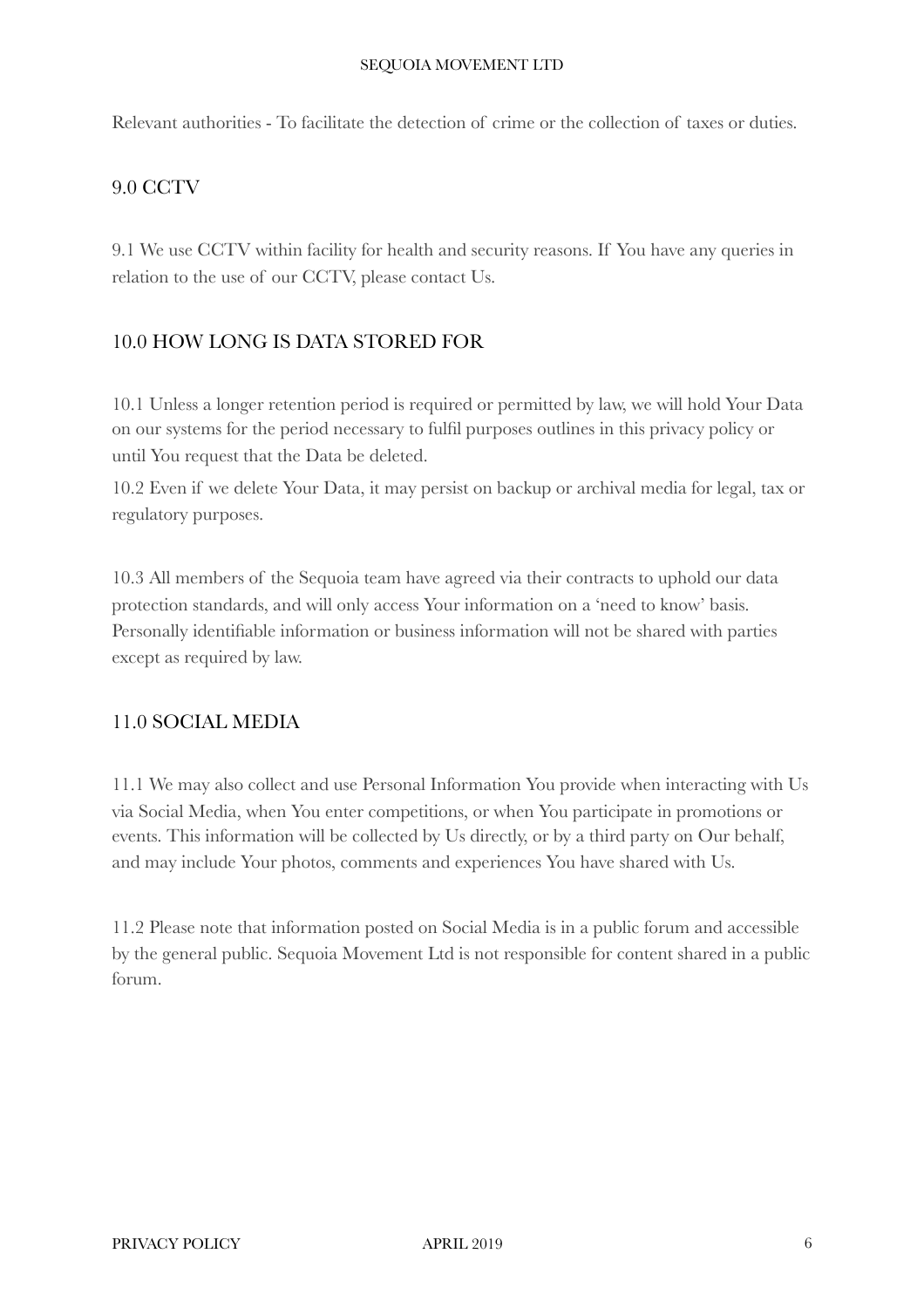#### 12.0 YOUR RIGHTS

12.1 Right to Access - Individuals have the right to access their personal data and supplementary information known as a 'Subject Access Request'. If we provide you with access to the information we hold on you, we will not charge you for this, unless you request is "manifestly unfounded or excessive".

12.2 Information will be provided without delay and at the latest within one month of receipt.

12.3 Right to Correct - The right to have your Data rectified if it is inaccurate.

12.4 Right to Erase - The right to request that we delete or remove Your data from Our systems.

12.5 Right to Data Portability - The right to request that We move, copy of transfer Your data.

12.6 Right to Object - The right to object to our use of Your data including where We use it for our legitimate interests.

12.7 It is important that the Data we hold about You is accurate and current. Please keep us informed if Your Data changes during the period for which we hold it.

#### 13.0 SHARING & PASSING OF INFORMATION

13.1 We do not share, sell, lend or lease any of the information that uniquely identify a client (Such as email addresses or personal details) with anyone except to the extent it is necessary to provide services that You have requested.

## 14.0 GDPR AND PRIVACY INFORMATION REVIEW

14.1 We reserve the right to change this Privacy Policy from time to time. If / when changes are made to this privacy policy; we will email users who have given us permission to do so.

14.2 We will post any changes here, so be sure to check back periodically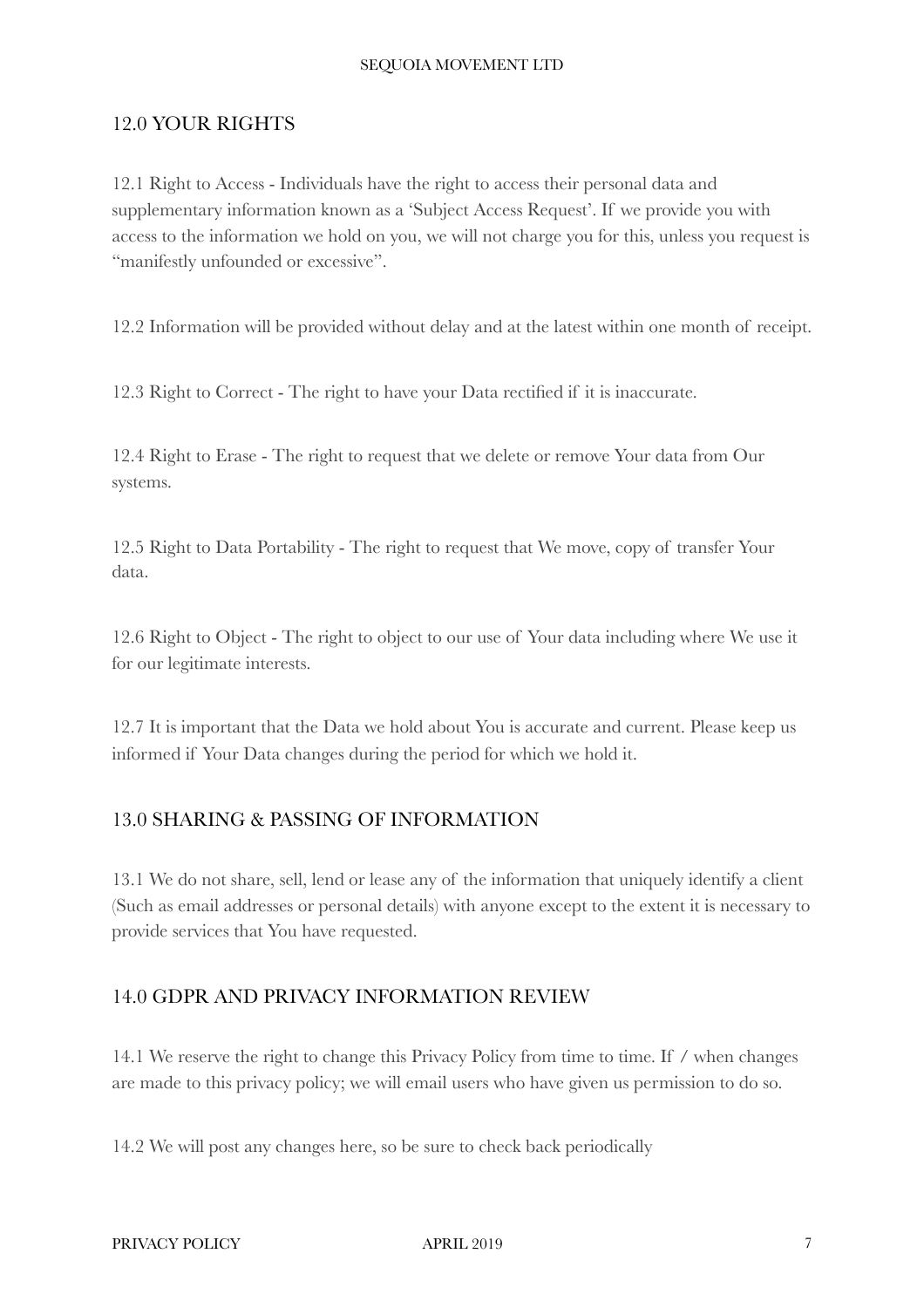14.3 With regards to future Privacy Policy changes, we will not use the personal information You have submitted to us under this Privacy Policy in a manner that is materially inconsistent with this Privacy Policy, without Your prior consent.

## 15.0 DATA SECURITY

15.1 Please note that Your information should You provide it, will be stored and processed with our MindBody app.

15.2 To prevent unauthorised access, maintain data accuracy, and ensure the correct use of information, we have put in place appropriate physical, electronic, and managerial procedures to safeguard and secure the information collected online.

15.3 Access to your account is controlled by a password and user name that is unique to you. Please ensure all passwords you create and are provided with electronically, are kept safe and secret from others.

## 16.0 GENERAL

16.1 You may not transfer any of your rights under this privacy policy to any other person. We may transfer our rights under this privacy policy where we reasonably believe your rights will not be affected.

16.2 If any court or competent authority finds that any provision of this policy (or part of any provision) invalid, illegal or unenforceable, that provision or part-provision will, to the extent required, be deemed to be deleted, and the validity and enforceability of the other provision of this privacy policy will not be affected.

16.3 Unless otherwise agreed, no delay, act or omission by a party in exercising any right or remedy will be deemed a waiver of that, or any other, right or remedy.

16.4 This Agreement will be governed by and interpreted according to the law of England and Wales. All disputes arising under the Agreement will be subject to the exclusive jurisdiction of the English and Welsh courts.